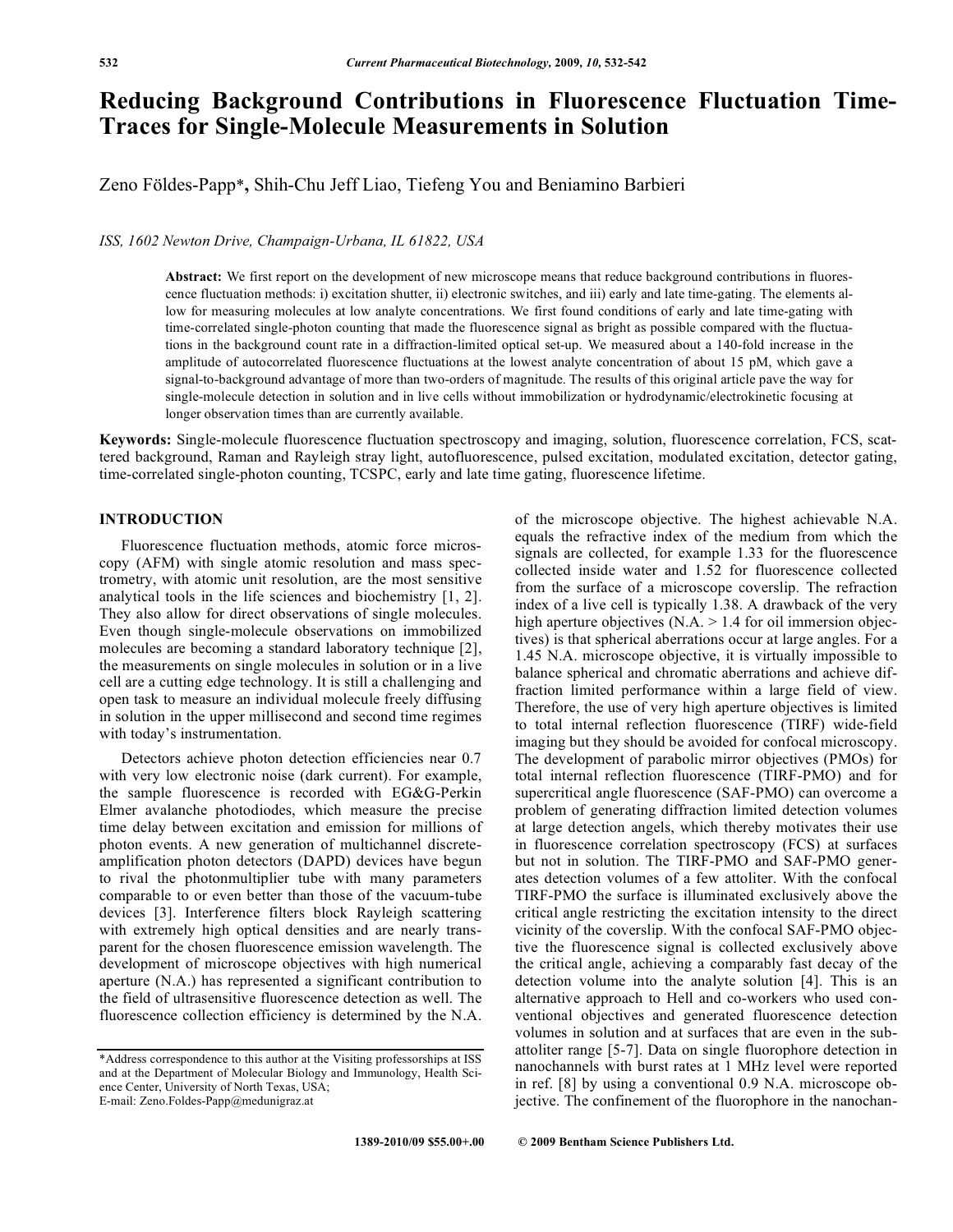nel reduced the background signal. From those data, a reasonable conclusion is that conventional microscope optics is capable of detecting high burst rates if background contributions are minimized.

 Because of background rejection in a small detection volume, confocal microscopy is the optical platform of choice for FCS [9, 10]. In order to achieve detection sensitivity at the 'single-molecule level', the count rate per molecule per second (CPM) is an important parameter [9-11] as well, but background rejection influences the amplitude of the correlation function [9-12]. For example, the 'background' of high concentrations of autofluorescent molecules can easily hide the low signal from the specific fluorescent molecules and makes weak fluorescence signals extremely difficult to detect. A direct extrapolation from a millisecond to a second time binning is more difficult to perform when photobleaching and triplet crossing influence an evaluation. Under such experimental conditions, it is not possible to extract the CPM from the measurement and a more appropriate measure is the signal-to-background ratio. A lack of diffraction limited optics is usually not a problem in normal FCS; the detection volumes are often enlarged in order to have time for studying different biophysical and biochemical reactions. However, an enlarged detection volume hampers the observation of just one single molecule in solution [12-15].

 Fluorescence fluctuation methods such as FCS are sophisticated physical methods. We measure spontaneous fluctuations in a number of molecules within a small illuminated volume of less than one femtoliter. The apparent characteristic diffusion fluctuations might take a characteristic period of time, e.g. a millisecond, but it does not matter how precisely we measure the individual fluctuations, we still cannot get the kinds of parameters such as rate constants that we are interested in. We have to measure many fluctuations and then we analyze the emitted fluorescence fluctuations from that particular measurement. In FCS, we correlate the fluorescence fluctuations and obtain, for example, the diffusion fluctuations for a diffusion process [10]. Analysis tools such as burst size distribution [16], photon-counting histogram (PCH) [17] and fluorescence intensity distribution (FIDA) [18] establish the brightness parameter from the statistics of the amplitude (number of photons) of the fluorescence fluctuations. In fluorescence cross-correlation spectroscopy (FCCS) [19-21] and two-dimensional fluorescence intensity distribution (2D-FIDA) [22] or dual-color PCH [23], the second dimension provides coincident information from a second detector, which may represent a different color or a different fluorescence polarization.

 Detecting fluorescence fluctuations from a single molecule is mainly an issue of background reduction rather than detection sensitivity because several millions of photons per second can be emitted by a single fluorophore [24, 25]. In fluorescence fluctuation methods, the fluctuations are measured against a *background noise of Raman and Rayleigh scattered light* from the medium or high dark current of the detector. The first approach that enabled measuring single fluorescent molecules in solution was called time-gated discrimination [26, 27]. The detector was on only for a controlled time interval during a possible fluorescent burst from a single molecule. In the case of Raman scattering, a frequency shift of the light compared to the frequency of the incident light occurs. If an excitation laser has the wavelength  $\lambda_0$  then the Raman scattered wavelength is [28]

$$
\lambda_R = \frac{1}{\left(\frac{1}{\lambda_0} - \hat{v}\right)},\tag{1}
$$

where  $\hat{V}$  is the wavenumber in cm<sup>-1</sup> characteristic of the medium (solvent, solution). The Raman scattering is a much faster event that the lifetime of a fluorescent dye. Raman scattering generated in the detection volume can be spectrally filtered. In Rayleigh scattering (elastic scattering), the molecule is excited to a virtual state and than relaxed to the same vibrational state. A photon with the same wavelength as the incident light is emitted. In this process, no energy is absorbed by the molecule. Electronic early time-gating discriminates between which photons are incorporated in the analysis based on the time-delay between excitation of the fluorophore and emission of the fluorescence photon as first shown in ref [29]; the detector recorded the fluorescence bursts for a controlled time interval, e.g. in very large detection volumes of picoliters [29-31]. It is now performed entirely in software by using a time-correlated single-photon counting (TCSPC) card for data collection as shown in [32, 33] and by others. In order to time-gating away Rayleigh scattering, the time-gate is chosen to start at a time where the amplitude of the excitation pulse is substantially decreased, e.g. at 2.3 nanoseconds after excitation.

 The purpose of this original article was to explore different new microscope means in order to reject background contributions. In particular, we studied the effects of i) excitation shutter, ii) electronic switches, and iii) early and late time-gating with TCSPC on the amplitude of correlated fluorescence fluctuation traces. Low-light applications such as single-molecule observation in biology and chemistry require single-photon sensitivity and very fine timing resolution of detected photons because we want to measure the fluctuations from one individual molecule only. Until now, this has not been possible for more than some milliseconds in solution without hydrodynamic/electrokinetic flow or systemic drift. One major challenge in using extended observation (measurement) scales is still the background contributions from the highly pure and photobleached solvent.

#### **EXPERIMENTAL SECTION**

#### **Optical Set-Up**

 The optical systems were set up on an ALBA-Fluorescence Fluctuation System platform (ISS, Champaign, IL) equipped with a laser scanning unit. A detailed description is given in ref [9]. We collected fluorescence fluctuation data using a 635-nm epifluorescence laser diode source (see section Results and Discussion) and a cooled avalanche photodiode (Model SPCM-AQR-15, by EG&G PerkinElmer, Vaudreuil, Quebec, Canada). Controlling and recording a mechanical shutter and electronic switches of excitation laser and detector required that the devices were synchronized with the laser diode illumination and the avalanche photodiode. The excitation wavelength of the pulsed laser was 635 nm with 39 ps pulse width and 50 MHz repetition rate. The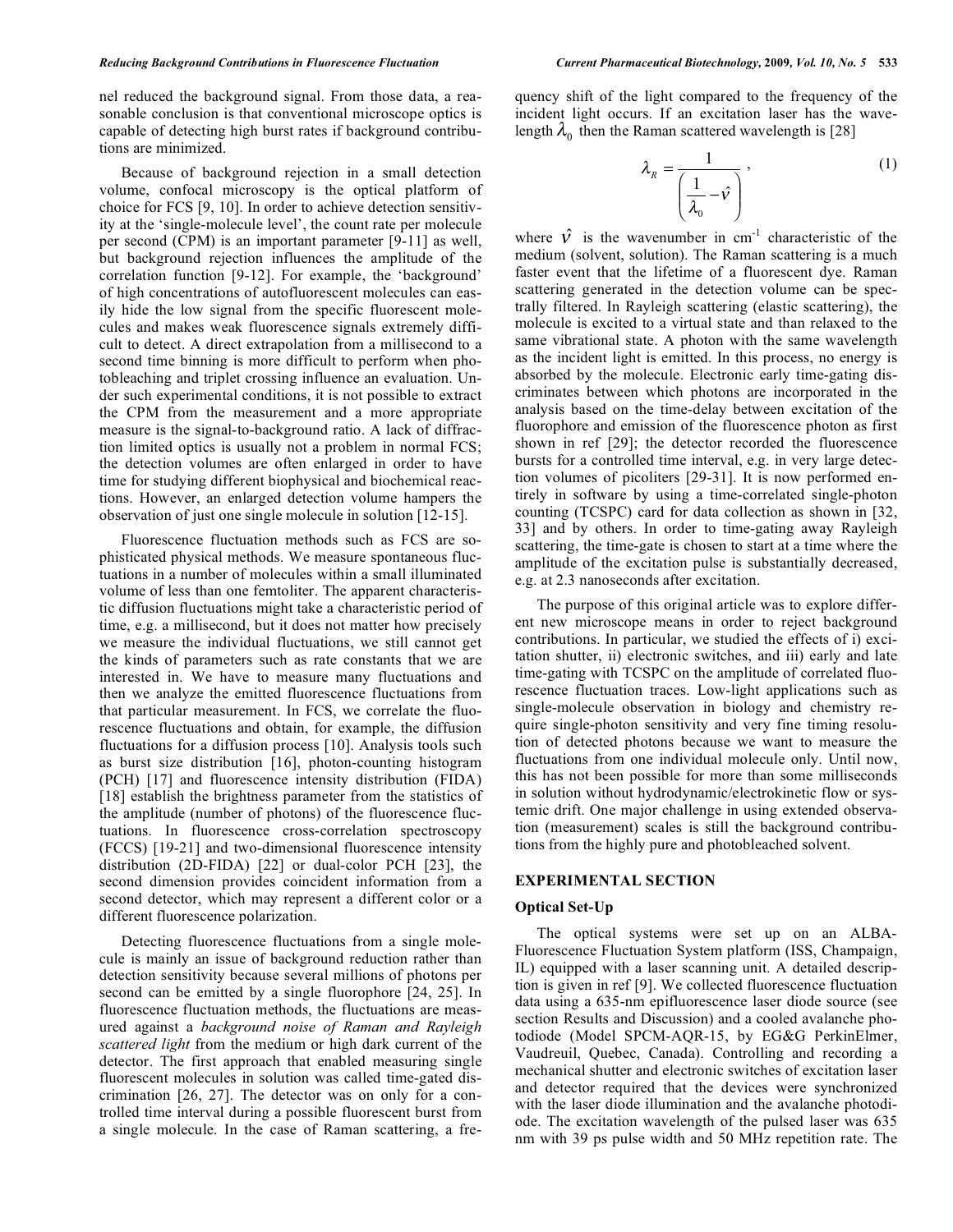light was delivered to the microscope through a single mode,  $3.5 \mu$ m fiber. A Nikon water immersion objective,  $60X$ , N.A. = 1.2 was used. A single-color dichroic filter (633 nm SP Laser Set, Chroma Technology, Rockingham, VT) accepted the 635 nm laser line and reflected above 665 nm. The fluorescence light emitted by the sample travelled back through the scanning mirrors unit. With the long pass filter HQ665lp (Chroma Technology, Rockingham, VT), the emission was directly separated into the channel 1 detector. The measurement time was 50 s with a sampling frequency of 100 KHz resulting in a binning time of  $10 \mu s$ .

 The principle of confocal microscopy is the use of a prefocusing lens that focuses the incoming laser beam to a small spot *A* [9]. This spot is then focused by the microscope lens to an even smaller spot  $A'$ . The sample will be illuminated by this very small spot  $A'$  with  $\omega$  about 0.25  $\mu$ m, where  $\omega$  is the radial distance before the laser intensity has fallen to  $e^{-2} \approx 0.14$ . The fluorescence light from this small spot is then collected back through the microscope and focused on the third spot  $A''$ . At this position a pinhole is inserted to remove fluorescence light originating from molecules not in focus  $A'$  [9]. If the fluorescence light originates below or above  $A'$ , a large amount of the light not originating from  $A'$  will be blocked and not detected by the detector. In this way, depth discrimination is achieved. By using a dichroic mirror, the fluorescence light is separated from the excitation light because the fluorescence light has a longer wavelength than the excitation light. A bandpass filter is inserted between the dichroic mirror and the detector to remove scatted background light.

#### **Signal to Background in Fluorescence Fluctuation Experiments**

 For a random Poisson process, the fluctuations in a physical parameter such as the number of molecules  $\delta N$ about the average parameter value  $\langle N \rangle$  is given by the variance of the process

$$
\langle (\delta N)^2 \rangle = \langle N \rangle . \tag{2}
$$

 Since the fluorescence intensity *I* is directly proportional to *N*, we have the following physical properties

$$
\langle I \rangle = i \cdot \langle N \rangle \;, \tag{3}
$$

$$
\langle (\delta I)^2 \rangle = i^2 \cdot \langle (\delta N)^2 \rangle = i^2 \cdot \langle N \rangle, \tag{4}
$$

and

$$
\frac{\langle (\delta I)^2 \rangle}{\langle I \rangle^2} = \frac{1}{\langle N \rangle},\tag{5}
$$

where *i* is a multiplier (proportionality constant). The random process of fluorescence intensity fluctuations has as many deviations  $\delta I$  below the mean as above it and, therefore, we get  $\langle \delta I \rangle = 0$ . Hence, the autocorrelated fluorescence fluctuations *G'* at correlation time  $\tau = 0$  is given by

$$
G_0' = 1 + \frac{\langle (\delta I)^2 \rangle}{\langle I \rangle^2} = 1 + \frac{1}{\langle N \rangle}, \qquad (6)
$$

as first shown in ref. [34]. Thus, the amplitude minus one of the normalized autocorrelation function at  $\tau = 0$  equals the inverse average number of molecules in the small (e.g., femtoliter-sized) observation volume. Here, we consider diffusive processes and not excitation into triplet states. Usual concentrations that can be measured with this approach are between  $10^{-8}$  M and  $10^{-11}$  M. Concentrations at  $10^{-8}$  M give very small amplitudes, whereas concentrations as low as  $10^{-11}$  M require very long measurement times.

Now,  $G'_0 - 1 = G_0$  is related to the signal  $N_0$  and background *B* as first reported in ref. [35]

$$
\frac{1}{\widetilde{N}} = \frac{N_0}{\left(N_0 + B\right)^2},\tag{7}
$$

where  $\widetilde{N}$  is the 'apparent' number of molecules. We omit the average symbol  $\langle \rangle$  in equation (7) and the following equations. In principle, there is no need to calibrate the concentration or instrument sensitivity because Eqns. (6) and (7) are determined without any assumption, except that the solution contains a fluorophore. Another important feature of Eqns. (6) and (7) is that they do not depend upon the brightness of the fluorophore. However, the brightness affects the signal-to-background ratio of the measurement and the ability to see the fluorophore over the background [1]. In aqueous solution of a fluorophore, Rayleigh (elastic) and Raman (inelastic) scattering of the solvent are the main sources of background *B* because the detector noise (dark current) can be as low as 25 photon counts by using a cooled avalanche photodiode (Model SPCM-AQR-15, by EG&G PerkinElmer, Vaudreuil, Quebec, Canada).

 We first present here the derivation of a more convenient formula than Eqn. (7) [35] for background *B* correction and apply it in the detection of molecule numbers. For this purpose,  $N_0$  is given by the number of specific fluorescent molecules and *B* is given by the number of background counts per molecule. We consider the measured quantities total, *average* fluorescence intensity  $I<sub>S</sub>$  and *average* background intensity  $I_B$ . Then, the number of counts per molecule is

$$
N_m = \frac{I_s - I_B}{N_0} \tag{8}
$$

and the number of background *B* counts per molecule is

$$
B = \frac{I_B}{N_m} = \frac{N_0 \cdot I_B}{I_S - I_B} \tag{9}
$$

 Hence, the quantitative relationship between the number of molecules  $N_0$  and the amplitude of the autocorrelation

function minus one,  $\frac{1}{\widetilde{N}}$  (Eqn. (6)), becomes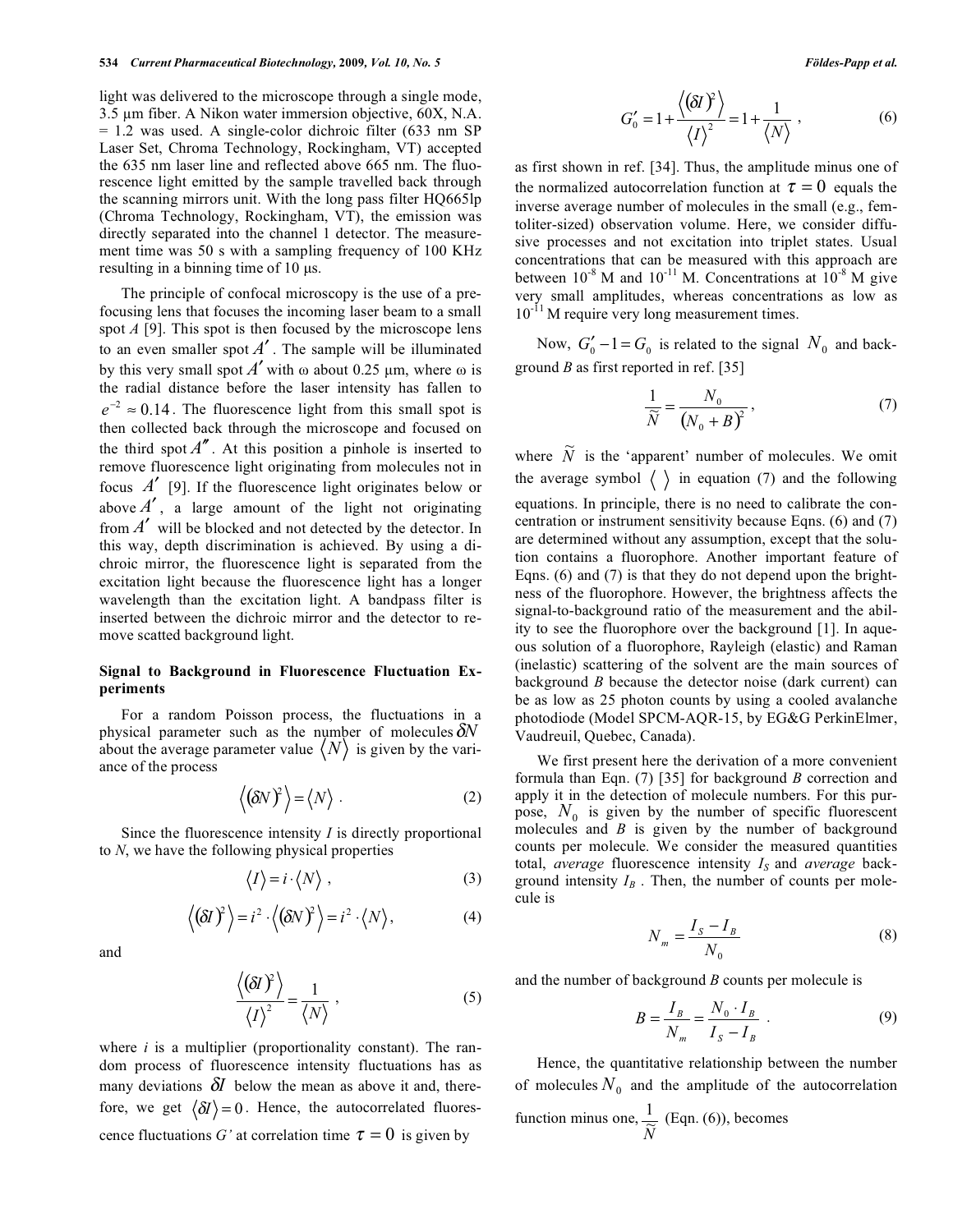$$
\frac{1}{\widetilde{N}} = \frac{N_0}{\left(N_0 + \frac{N_0 \cdot I_B}{I_S - I_B}\right)^2} \tag{10}
$$

 Eqn. (10) yields the final expression used for background Eqn. (10) yields the final expression used for background correction of the measured apparent number  $\dot{N}$  of molecules in the autocorrelated fluctuation data for all practical purposes [9]

$$
N_0 = \frac{\widetilde{N}}{\left(1 + \frac{I_B}{I_s - I_B}\right)^2},
$$
\n(11)

where  $\widetilde{N} = \frac{1}{G(0)}$ *G*  $\widetilde{N} = \frac{1}{\sigma(\epsilon)}$ . The formula (Eqn. (11)) assigns directly

measured quantities to 'true' values of molecule numbers  $N_0$  corrected for background contributions *B*, which is its advantage over the equation (7). If the background count is more than 100-fold lower than the signal count, then  $N_0 \cong \widetilde{N}$ . In this way, a high signal-to-background count ratio corrects for background contributions. Therefore, we used a Cy5 stock solution for the dilution experiments, i.e. a high average number of molecules per observation volume, at which the high signal-to-background count ratio corrected itself for background.

## *Models of the Autocorrelation Function that Describes the Scattered Background Rejection*

 The scattered light can have the same wavelength as the excitation light, if it is Rayleigh scattered, or be shifted if it is Raman scattered. A fast component of a collected fluorescence process is Raman scattering and fluorescent light. We reject the scattered component by implementing timewindows *T* that are greater than the dynamics of interest  $\tau_{\text{diff}}$  (diffusion)

$$
G(\tau) = G_{\text{diff}}(0) \cdot \text{diff} + G_{\text{exp}}(0) \cdot \exp\left\{-\frac{\tau}{T}\right\},\qquad(12)
$$

$$
diff = \frac{1}{1 + \frac{\tau}{\tau_{\text{diff}}}} \cdot \sqrt{\frac{1}{1 + \frac{\tau}{s^2} \cdot \tau_{\text{diff}}}} \tag{13}
$$

$$
s^2 = \left(\frac{z}{\omega_{x-y}}\right)^2, \tag{14}
$$

$$
\frac{1}{G_{\text{diff}}(0)} = \frac{\overline{N}}{f} = N \tag{15}
$$

$$
\frac{1}{G_{\exp}(0)} = \frac{\overline{N}}{1 - f} , \qquad (16)
$$

$$
T = \left(k_{on}^{switch} + k_{off}^{switch}\right)^{1} \tag{17}
$$

*f* is the fraction of the amplitude  $G(0)$  that relates to a molecule number *N*. For slow rates  $k^{switch}$  of the switches,  $N \approx N_0$ . *s* is the structure parameter, which is determined by the dimension of the volume element, i.e. the half-length *z* and the axial radius  $\omega_{x-y}$  of the focal plane. *diff* is the diffusion term in the autocorrelated data with the diffusion time  $\tau_{\text{diff}}$  of the fluorophore. In the presence of autofluorescence, for example form endogenous fluorescent molecules in a 140 mM NADH solution, we immediately get from Eqn. (12)

$$
G(\tau) = \frac{1}{N} \cdot \left[ f \cdot [(1 - Y) \cdot diff_2 + Y \cdot diff_1] + (1 - f) \cdot \exp\left\{-\frac{\tau}{T}\right\} \right] (18)
$$

where a fraction of all molecules relates to the background rejection term *f* by the time-window *T* applied (optical switch). The  $diff_1$  term stands for the fluorophore and the  $diff<sub>2</sub>$  term for the autofluorecence. The origin of the autofluorescence that we observed may not be due to NADH itself but is probably due to fluorescent 'contaminants' in the concentrated NADH solution. This approach does not reduce in any way the value of the demonstration because we simply used it as a fluorescence background signal (see section 'Results and Discussion', subsection 'Early and late time-gating in the presence of autofluorescence'). Assuming an alternative model, by which the *diff<sub>2</sub>* term was also gradually suppressed by the optical switch *T*, was not in agreement with the measured data.

 By means of an iterative least-square algorithm (Marquart algorithm) the model values were compared to the experimental values and approximated until the differences between the two curves were minimized. Each amplitude value of the autocorrelated fluorescence fluctuation traces was the average of 5 million data points. The best mathematical approximation with the smallest degree of error was taken as the final result yielding a chi-square value close to 1.0. Thus, the data were represented by the theoretical curve with a minimum deviation from the measured correlation curve. In this way, we proved that our model equations (12) and (18) fitted the experimental data.

# **RESULTS AND DISCUSSION**

 Background contributions in a highly pure aqueous solution (Fluka, Water TraceSELECT®, total evapn. residue guarantee  $\leq 0.0001$  %) of a fluorophore Cy5 that was used throughout this study mainly consist of out-of-focus fluorescence light and scattered light. Out-of-focus fluorescence light was removed using the pinhole (see subsection Optical Set-Up, confocal set-up). Some of the scattered light was removed using optical bandpass and interference filters (see Experimental Section, subsection Optical Set-Up). When fluorescent light is collected, optical bandpass filter and interference filters remove wavelengths that are not in the fluorescent range. But even the most excellent optical components cannot reject background contributions completely. For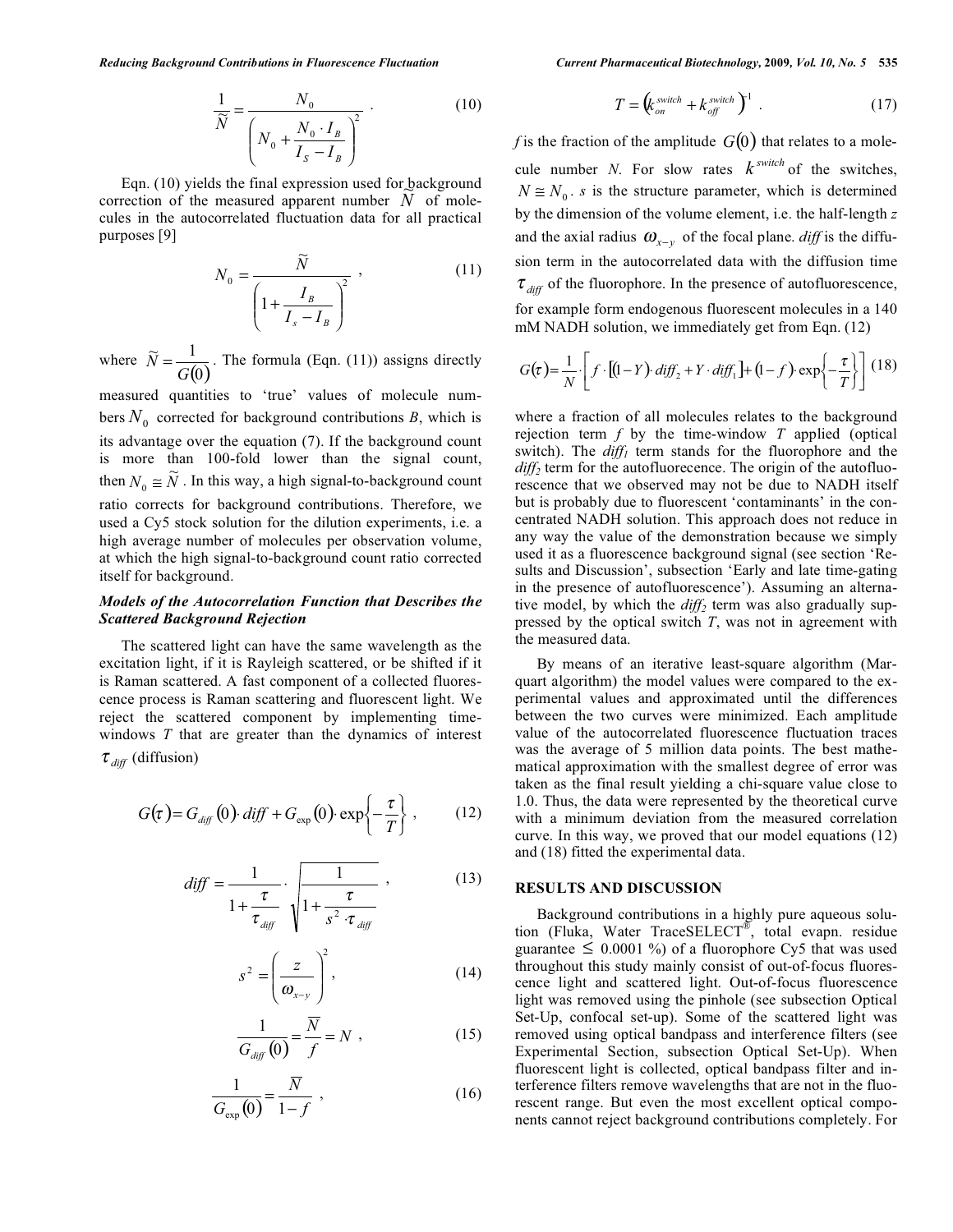example, the Stokes-shifted Raman scattered light can have spectral components in the fluorescent range.

#### **Comparison of Correlated Fluorescence Fluctuation Traces without and with Mechanical Excitation Shutter**

The laser power was  $40 \mu W$  measured at the exit of the objective. In Fig. (**1**), we demonstrate how an excitation shutter rejected background-signal contributions. The time traces contained photon bursts, which were equally distributed in time (Fig. **1A**). The photon bursts originated from the fluorophore Cy5 and from background contributions in aqueous solution. Scattered light that remained after optical bandpass and interference filters was removed by applying an additional longer time window of off-times during the measurement (Fig. **1B**) resulting in less background contributions and, therefore, in an increased G(0) value (Fig. **1D**) compared to the values without excitation shutter (Fig. **1C**). After cutting-off all the shutter's off-times by data processing (Fig. **1E**), we obtained a lower G(0) value (Fig. **1F**), which was fairly the same as the  $G(0)$  value without excitation shutter (Fig. **1C**). The time-dependent part of the autocorrelated fluorescence fluctuation data obtained from the aqueous Cy5 solution in the presence of the excitation shutter was superimposed by the slow frequencies of on- and offtimes of 1 Hz as shown in the insert of Fig. (**1D**). Applying the two independent models of Eqn.  $(11)$  and Eqns.  $(12)$  – (17) to the data shown in Fig. (**1**), the background-corrected molecule numbers were in good agreement between the different data analyses:  $N_0 = 0.787$  arising from the treatment by Eqn. (11) in Fig. (1C),  $N_0 = 0.767$  due to the treatment by Eqns. (12) – (17) in Fig. (1D), and  $N_0 = 0.777$  arising from the treatment by Eqn. (11) in Fig. (**1F**). Both data treatments are merely an alternative way of correcting background contributions, which yield fairly the same  $N_0$  values when properly performed. Autocorrelation of fluorescence time-traces provides a measurement of the average number of molecules in the observed volume, even if the bulk concentration is not known.

# **Comparison of Correlated Fluorescence Fluctuation Traces without and with Electronic Switches**

The laser power was 50  $\mu$ W measured at the exit of the objective. A series of measurements were made at higher concentrations of the fluorophore Cy5 and compared with a series with electronic switches at 0.5 Hz. Table **1** shows that modulated excitation [36] by an electronic switch could be employed, as expected, at low fluorophore concentration of about 0.17 nM when the background count is less than 100 fold lower than the signal count. At N/1000, modulated excitation with  $T >> \tau_{diff}$  brings advantage under conditions with scattered light or high dark current because the simple relation  $N = \frac{1}{G(0)}$  is not applicable due to stray light or high dark current. Only here the model (12)-(17) can offer more robust data analysis by separating the different proclast row of Table **1**. Additional synchronized time-gating of the detector decreased the fluorescence intensity incorporated in the autocorrelation analysis and can also lead to an increase in the amplitude of the fluctuations, but did not yield an overall improvement in the signal-to-background ratio as first shown in the last column of Table **1**.

#### **Comparison of Correlated Fluorescence Fluctuation Traces with Early and Late Time-Gating**

 Scattered light is a fast process compared with the excitation and fluorescent relaxation process. By using pulsed lasers with short pulses, e.g. 39 ps pulse width and 50 MHz repetition rate, most of the Rayleigh scattering will occur as long as the pulse duration. Because the data are stored in the time-tagged time-resolved mode that allows for recording every detected photon with its individual timing and detection channel information, it is possible to detect photons that arrive at the detector some ps after the excitation pulse. In this way, Rayleigh scattered light can be removed by early time-gating [27].

 Fluorescence from the fluorophore molecules Cy5 in the laser beam and scattering from solvent are two independent processes. In a time interval, the observed photon counts come from *any combination of scattering and fluorescence*. Hence, the observed distribution of photon counts is the convolution of background scattering *and* fluorescence emission occurring in the observation (measurement) time. This is the physical reason why the mean fluctuation in the background increases linearly with light intensity. In other words, at any time the emission in the detection volume consists of bursts of fluorescence from fluorophore molecules passing through superimposed on a *continuous background* due to Rayleigh and Raman scattering.

 For data acquisition, we used here a Single Photon Counting (SPC)-card. The laser power measured at the exit of the objective was 50  $\mu$ W. In order to check the dilutions of the aqueous Cy5 stock solution, we measured the total fluorescence intensities  $I_S$  and the background intensities  $I_B$ . After subtracting the background intensities  $I_B$ , the mean fluorescence intensities decreased linearly with the sample dilution step until N/100 according to Eqn. (3). At the final dilution step, the mean fluorescence intensity approach was not sensitive enough but the bulk concentration at N/1000 corresponded to even less than 12 pM estimated by the fluorescence fluctuation approach of Fig. (**2**). As shown in Fig. (**2**), we first found conditions of early and late time-gating with TCSPC that made the fluorescence signal as bright as possible compared with the fluctuations in the background count rate in a diffraction-limited optical set-up. The increased amplitude saturated at a certain level of dye dilution indicating that the increase in the amplitudes did not resulted from the electronics of the measurement system (data not shown). With removal of scattering contributions of early and late photons after each excitation pulse during measurement times, we collected a G(0) value of 11.07 at N/1000 compared with a G(0) value of 0.08 at N**\*** (Fig. **2**). Thus, we measured about a 140-fold increase in the amplitude G(0) of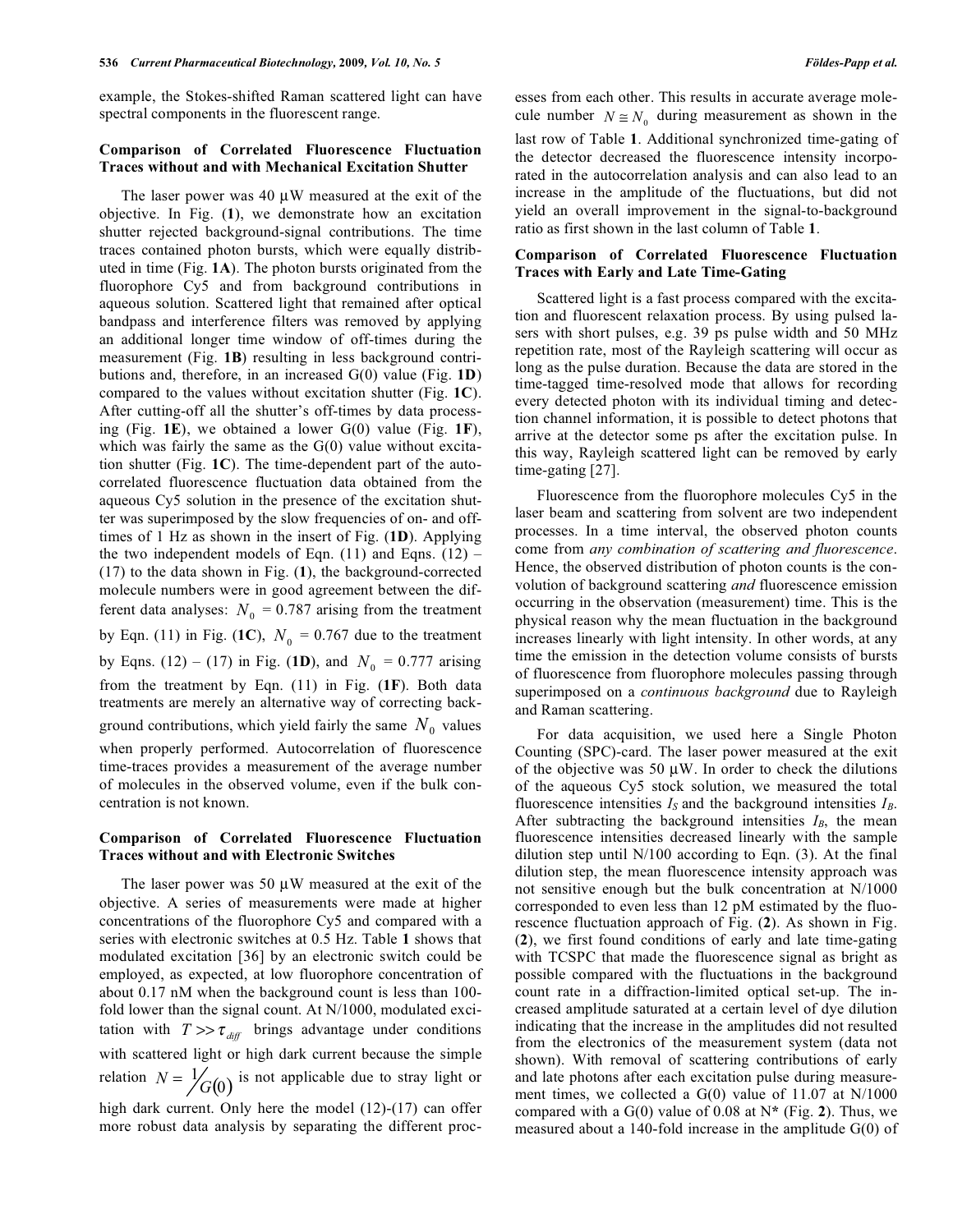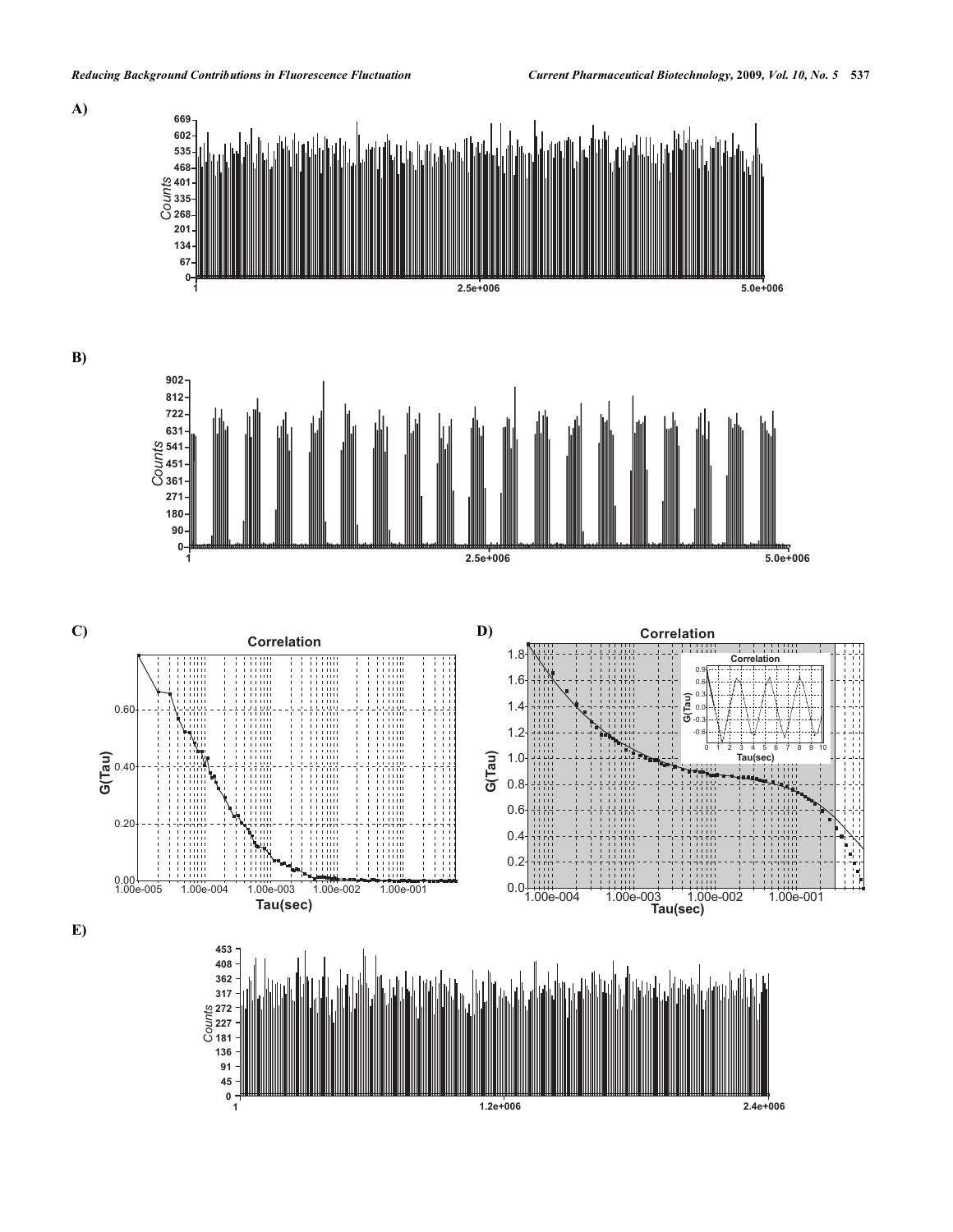**F)** 

 $0.10$ 



Tau(sec)  $0.00$  $1.00e - 005$  $1.00e - 00$  $4 - 1.00e - 00$  $3 - 1.00e - 00$  $2 \quad 1.00e-001$ 

**Fig. (1).** Fluorescence fluctuation measurements were performed in aqueous solution of Cy5.

**A**: Measured fluorescence fluctuation time-traces of Cy5 molecules diffusing through the confocal detection volume. No excitation shutter was applied.

**B**: Measured fluorescence fluctuation time-traces of Cy5 molecules diffusing through the confocal detection volume. An excitation shutter was applied with frequencies of off-times and on-times of 1 Hz each. Thus, the parameter  $T$ , which quantitatively describes the time window, is  $T = (k_{on}^{switch} + k_{off}^{switch})^1 = 0.5$  s (Eqn. (17)). *off*

**C**: Autocorrelated data from **A** with the measured value  $\frac{1}{G_{\text{diff}}(0)} = \tilde{N} = 1.25$ . The measured quantities total fluorescence in-

tensity  $I_S = 3.871$  kHz and background intensity  $I_B = 0.799$  kHz resulted in a background-corrected molecule number  $N_0$  of 0.787 (Eqn. (11)).

**D**: Autocorrelated data from **B**. The time-dependent part of the autocorrelated fluorescence fluctuation data was superimposed by the slow frequencies of the excitation shutter of 1 Hz as shown in the insert. The theoretical model of Eqns.  $(12) - (17)$  (solid line) was in excellent agreement with the observed data points (squares) within the grey range neglecting the shutter oscillations that occurred at a longer time scale than diffusion  $(T \gg t)$  the time parameter of the process of interest, i.e. in our study the diffusion time of the fluorophore Cy5). The theoretical model yielded the following parameters for the background-corrected molecule number:  $\overline{(0)} = \frac{17}{f} = \frac{0.155}{0.591} = 0.767$ 0.453  $\frac{1}{\pi(0)} = \frac{N}{f} = \frac{0.453}{0.591} =$  $G_{\text{diff}}$ , where  $T = 0.569$  s was unfixed.

Squares, experimental values; solid line, theoretical curve.

**E**: Data processing of B by cutting the intervals when the shutter was closed (off-times).

**F**: Autocorrelated data from **E** yielding fairly a similar G(0) value as in **C** with the measured value  $\frac{1}{G_{diff}(0)} = \tilde{N} = 1.30$ . The measured

quantities total fluorescence intensity  $I_S = 2.165$  kHz and background intensity  $I_B = 0.491$  kHz resulted in a background-corrected molecule number  $N_0$  of 0.777 (Eqn. (11)).

autocorrelated fluorescence fluctuations at the lowest analyte concentration N/1000. Our findings gave a signal-tobackground advantage of more than two-orders of magnitude. Early and late time-gating with TCSPC as pioneered in this study for a diffraction-limited optical set-up eliminate background contributions across the measurement time. For comparison with the corresponding data without removing early scatter and late afterglow, we show the amplitudes G(0) of autocorrelated fluorescence fluctuations in the laserpulsed diffraction-limited optical setup in Fig. (**3**).

 In Table **2**, we demonstrate that the background-corrected number of molecules  $N_0$  obtained from the apparent number

of molecules  $\widetilde{N}$  (Eqn. (11)) containing background contributions equals the measured number of molecules from the reverse amplitude minus one when background contributions were removed by early and late time gating. The total fluorescence intensity  $I_S$  was 535 counts per second and the background intensity  $I_B$  was 90 counts per second. Considering G(0) without removal of scatter and afterglow, we found  $\widetilde{N} = \frac{1}{4.935} = 0.203$ . With correction for background by Eqn. (11), we obtained  $N_0 = 0.1404$ . Hence, the G(0) should be  $1/0.1404 = 7.123$ , which is very close to what we measured with removal both of scattering and afterglow by early and

late time-gating. In fact,  $N_0$  satisfies equation (11). Thus, by the properties of Eqn. (11), we can quantify the background contributions for measured amplitudes of autocorrelated fluorescence intensity traces. In most practical problems, the background contributions are unknown, but Eqn. (11) can be used to directly obtain the correct molecule number from the amplitude of the autocorrelated fluorescence fluctuation time-traces.

## **Early and Late Time-Gating in the Presence of Autofluorescence**

The laser power at the exit of the objective was 50  $\mu$ W. We used NADH to simulate a biological environment with some autofluorescence. The 140 mM NADH solution gave an autofluorescence contribution of 550 photon counts per second at 635 nm pulsed excitation with a 50 MHz repetition rate. The precise origins of that signal are not clear but we simply used it as a background signal. The observed autofluorescence may be due to spurious fluorescent molecules in the NADH sample. Such a scenario is, in fact, to be expected considering that the NADH sample is 140 mM. We first report data indicating suppression of autofluorescence in fluorescence fluctuation time-traces. In these experiments, a known number of Cy5 molecules plotted in the first column of Table **3** provided the specific signal. Their autocorrelated amplitudes were reduced due to the excess of autofluorescent molecules as seen in the second column of Table **3**. The level of 'recovering' the Cy5 molecules shown as increase in the autocorrelated amplitudes after early and late time-gating is so far very small compared to the signal increase for a Cy5 solution in the absence of autofluorescence depicted in Fig. (**2**). Our approach for real-time suppression of autofluorescence in fluctuation time-traces is based upon lifetime measurements to discriminate between, for example, shortlived autofluorescence (ca. 0.4 ns) and long-lived specific fluorescence (ca. 1 ns) as illustrated in Fig. (**4**). From the life time measurements of the Cy5 and the autofluorescent solutions, we see that removing autofluorescent afterglow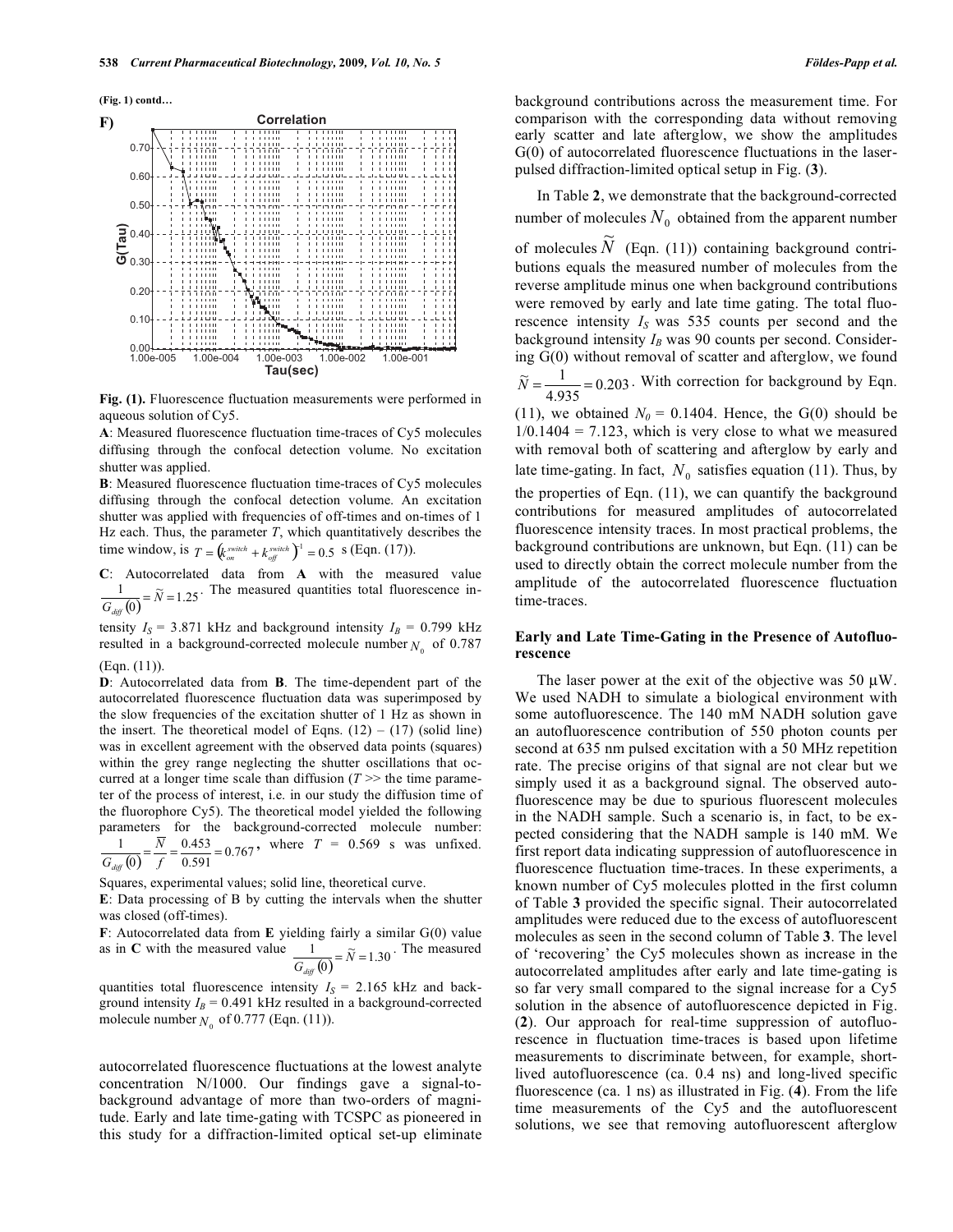**Table 1. Amplitudes G(0) of Autocorrelated Fluorescence Fluctuations. N\* = 181.28 of a 170 nM Aqueous Cy5 Solution Diluted from a Cy5 Stock Solution that Corrected for Background Contributions by a High Signal-to-Background Count Ratio (see Experimental Section)** 

| Number of<br><b>Molecules</b> | G(0); N<br>No Excitation Shutter and No Detector<br><b>Gating</b> ; No Background Correction was<br>Applied | $G(0)$ ; N<br>with Excitation Shutter at 0.5 Hz:<br><b>Background Correction According to</b><br>Model $(12) - (17)$ with $T = 0.25$ s | $G(0)$ ; N<br>with Synchronized Excitation Shutter and<br>Detector Gating at 0.5 Hz Each; Back-<br>ground Correction According to Model<br>$(12) - (17)$ with $T = 0.125$ s |
|-------------------------------|-------------------------------------------------------------------------------------------------------------|----------------------------------------------------------------------------------------------------------------------------------------|-----------------------------------------------------------------------------------------------------------------------------------------------------------------------------|
| $N^*$                         | $0.0055$ ; 181.28                                                                                           | 1.00456 : 183.35                                                                                                                       | 1.003:172.96                                                                                                                                                                |
| N/10                          | 0.0551:18.16                                                                                                | 1.10587; 11.503                                                                                                                        | 1.092:12.16                                                                                                                                                                 |
| N/100                         | 0.5434:1.84                                                                                                 | 2.00743:0.982                                                                                                                          | 1.989; 1.093                                                                                                                                                                |
| N/1000                        | $3.8375$ ; n.a.                                                                                             | $7.80403 : 0.1383^{\#}$                                                                                                                | $8.685:0.1325^{*}$                                                                                                                                                          |

n.a.: The simple relation  $N = \frac{1}{G(0)}$  is not applicable due to stray light or high dark current.

 $\ddot{ }$ : Only here the model (12) – (17) offers more robust data analysis due to the added

possibilities to separate processes from each other.





**Measurements without Removing Background (Scatter and Afterglow)** 



**Fig. (2).** Amplitudes G(0) of autocorrelated fluorescence fluctuations with removing early scatter within 600 ps (first off-time) after each excitation pulse and afterglow 15 ns later (second off-time) after each excitation pulse. Only photons within this temporal limit of the timegate were used for data acquisition.  $N^* = 12.24$  of a 12.06 nM aqueous Cy5 solution diluted from a Cy5 stock solution that corrected for background contributions by a high signal-to-background count ratio (see Experimental Section).

Fig. (3). Amplitudes G(0) of autocorrelated fluorescence fluctuations without removing early scatter and late afterglow in the laserpulsed diffraction-limited optical setup.  $N^* = 12.24$  of a 12.06 nM aqueous Cy5 solution diluted from a Cy5 stock solution that corrected for background contributions by a high signal-tobackground count ratio (see Experimental Section).

#### **Table 2. Amplitudes G(0) of Autocorrelated Fluorescence Fluctuations**

| G(0) without Removal of Background | $G(0)$ with Early <sup>+</sup> | $G(0)$ with Early <sup>+</sup> and Late <sup>#</sup> Time-Gating |
|------------------------------------|--------------------------------|------------------------------------------------------------------|
| Contributions                      | <b>Time-Gating</b>             | (Removal of Scatter and Afterglow)                               |
| 4.935                              | 5.478                          | 7.547                                                            |

+ Scatter is removed by 3% beginning of 20 ns, which is 0.6 ns.

# Afterglow is removed by 70% from the end of the 20 ns laser pulse

repetition, which is between 14 and 20 ns.

was insufficiently small at the cut-off time of the chosen late time-gating, whereas the chosen early time-gating was too short in order to remove enough autofluorescence photons embedding the weak fluorescence signal. The lifetimes of a mixture of Cy5 and autofluorescent molecules depend very much on the ratio of both components. Because we missed the proper cut-off points for early and late time-gating in contrast to a Cy5 solution without autofluorescence, the resulting effect in autofluorescence background suppression was very small (Table **3**).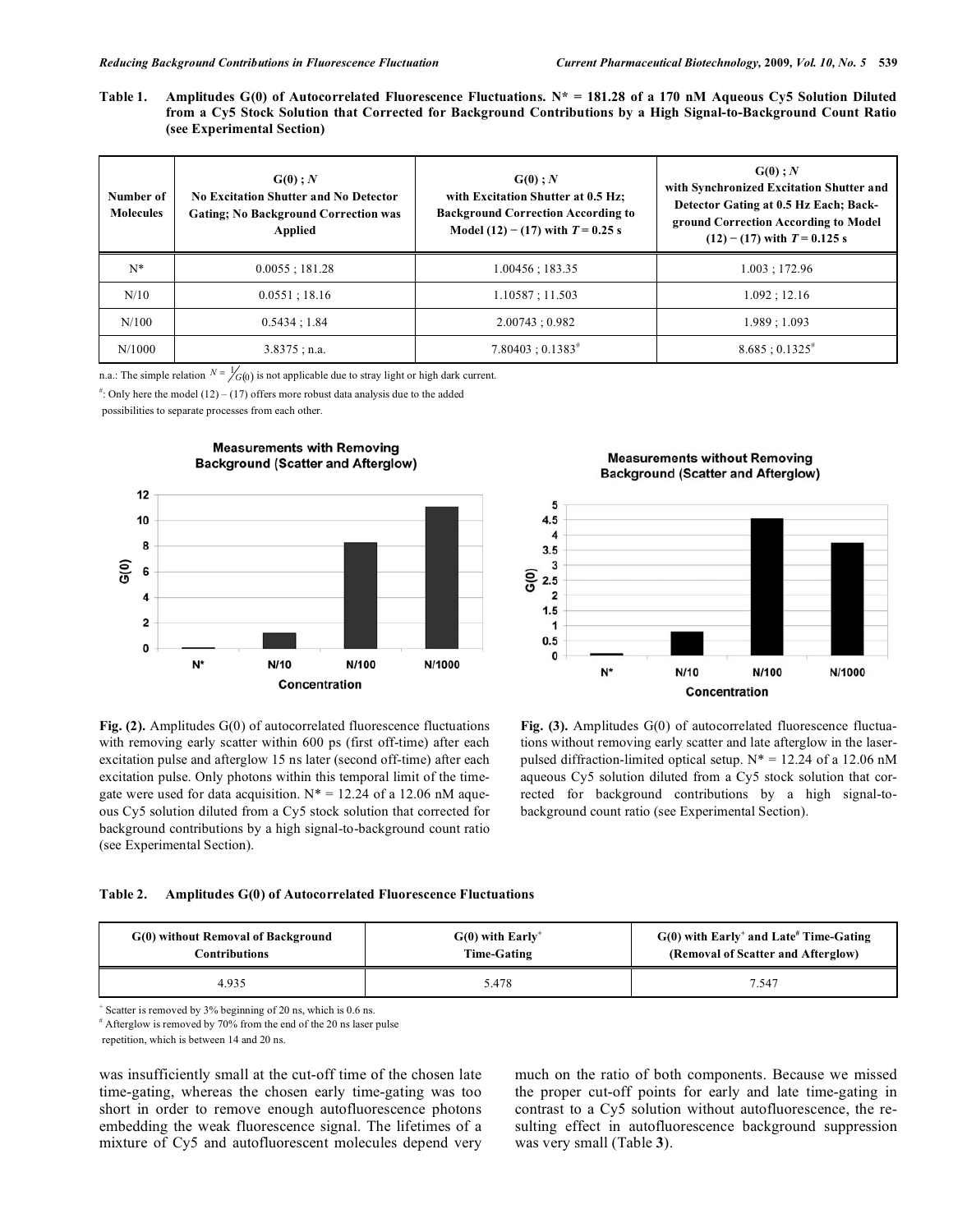| Table 3. Different Known Numbers of Cy 5 Molecules with $N^* = 1.008$ Corresponding to 1.5 nM Cy5 in ca. 140 mM NADH Solu- |  |
|----------------------------------------------------------------------------------------------------------------------------|--|
| tion <sup>1</sup>                                                                                                          |  |

| <b>Known Number of Cy5 Molecules</b> | G(0) without Removal of Background and<br><b>Autofluorescence Contributions</b> | $G(0)$ with Early <sup>+</sup> and Late <sup>#</sup> Time-Gating<br>(Removal of Scatter and Afterglow) |
|--------------------------------------|---------------------------------------------------------------------------------|--------------------------------------------------------------------------------------------------------|
| N*                                   | 0.2135                                                                          | 0.19989                                                                                                |
| N/10                                 | 0.9700                                                                          | 1.0506                                                                                                 |
| N/100                                | 0.5441                                                                          | 0.6068                                                                                                 |

+ Scatter is removed by 3% beginning of 20 ns, which is 0.6 ns.

# Afterglow is removed by 70% from the end of the 20ns laser pulse repetition, which is

between 14 and 20 ns.

¶ The origin of the autofluorescence may not be due to NADH itself but is probably due to endogenous fluorescent molecules in the concentrated NADH solution. Even if the precise origins of that signal are not clear, we simply used it as a background signal. This approach does not reduce in any way the value of the observation at all (see main text).



**Fig. (4).** Histogram of photon arrival times at the detector of Cy5 and endogenous fluorescent background of a concentrated NADH solution.

#### **SUMMARY**

 Taken together, our new idea and invention is to remove remaining scatter from the solvent, which goes with the fluorescence, by using more than one time window of off-times during the measurement. This physical principle corresponds to early and late time-gating of the arrival of photons in a laser-pulsed diffraction-limited optical set-up if the photons are collected by time-correlated single-photon counting (TCSPC) that give full access to the timing of each photon arrived on the detector. Rejection of background and autofluorescence could only be achieved by early and late time gating in TCSPC mode. We put forward a lifetime approach by which we determined the cut-off time points in the timetagged photon arrival times. However, the resulting effect was small compared with the effect of early and late timegating for a Cy5 solution without autofluorescence. The reason is that the lifetimes of a mixture of Cy5 and endogenous fluorescent molecules depend very much on the ratio of both components. That means that we probably missed the right cut-off points in early and late time-gating in contrast to the Cy5 solution without autofluorescence. The background rejection implemented by mechanical and electronic (optical) switches acts on the scattered background or high dark current. Any optical switch *T*, where *T* is the operation rate of the switch, can only reject scattered background or high dark current if *T* satisfy the condition  $T \gg$  the time parameter of the process of interest, i.e. in our study the diffusion time of the fluorophore. We first report data showing that modulated excitation can result in rejection of scattered background under those conditions. Background rejection by mechanical and electronic (optical) switches does not discriminate between fluorophore and autofluorescence. Assuming an alternative model, by which the autofluorescence was also gradu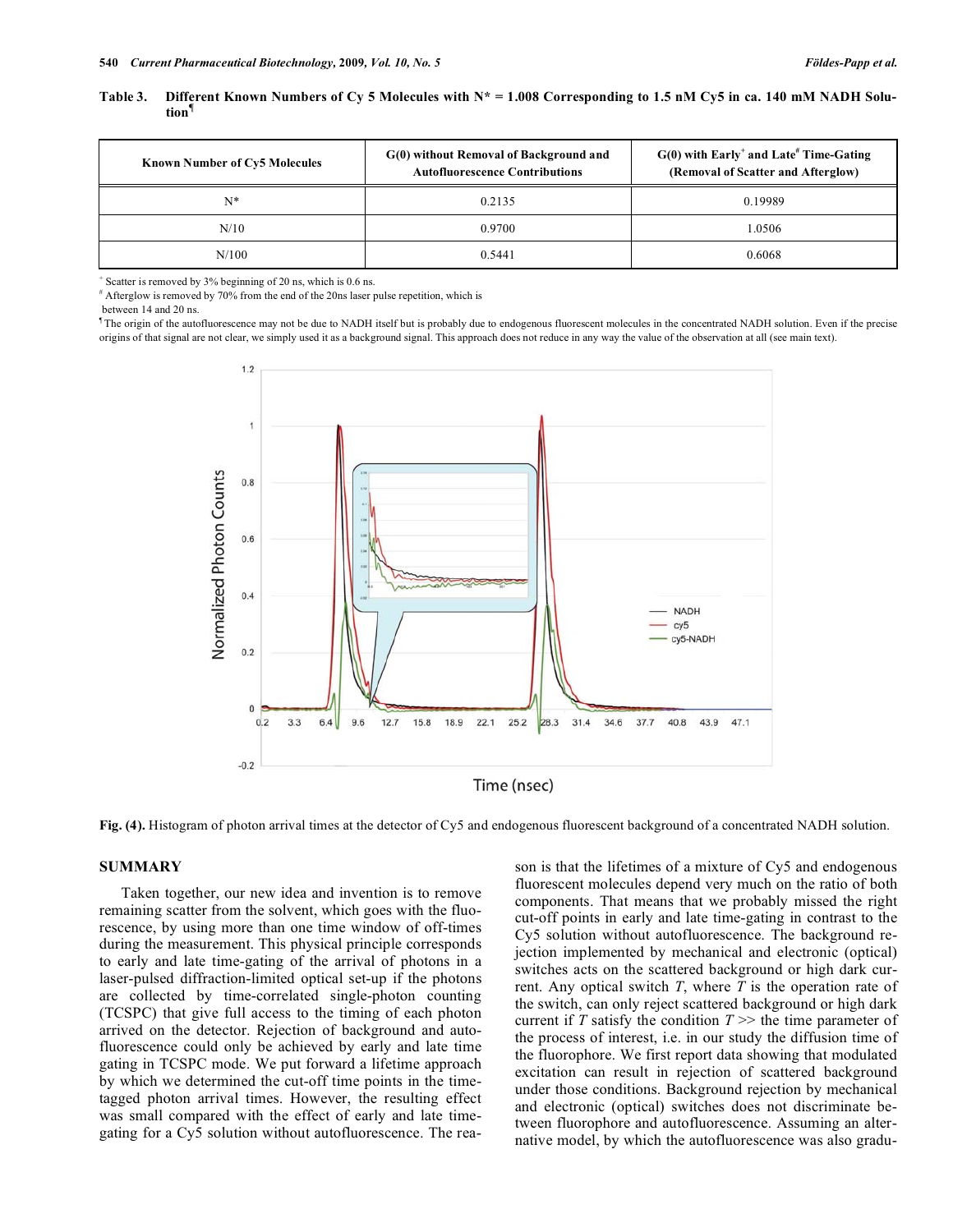ally suppressed, was not in agreement with the measured data. Background rejection by mechanical and electronic (optical) switches is not in favor of autofluorescence suppression.

#### **CONCLUSIONS**

 Our obtained results pave the way for single-molecule detection in solution at longer observation times that are currently not available [12-14]. The concentration of the liquid by dilution is so small that the detection volume contains a single molecule or two or three single but different molecules. Their random motions in a liquid solution are detected by recording the fluorescence fluctuations. The time that a single molecule is in the observation volume and the second and third are not can be precisely calculated under such experimental conditions from first physical principles [12]. To study it definitely at the level of single molecule interactions has, up to now, surpassed the capabilities of modern instrumentation. The first true demonstration of a technology leading towards the observation of just one single molecule confined within solution without hydrodynamic/electrokinetic flow is still missing for an extended observation time of more than one millisecond and a couple of milliseconds, respectively [37].

#### **ACKNOWLEDGEMENT**

 Zeno Földes-Papp acknowledges financial support in part from his FWF Austrian Science Fund Research Project P20454-N13.

#### **REFERENCES**

- [1] Lakowicz, J.R. (2006) *Principles of fluorescence spectroscopy.* 3rd ed., Springer, New York.
- [2] Selvin, P.R. and Ha, T., Eds. (2007) *Single-molecule techniques: a laboratory manual.* Cold Spring Harbor Laboratory Press, Cold Spring Harbor, New York, USA.
- [3} Linga, K. (2008) Discrete amplification dramatically improves single-photon detection. *Laser Focus World,* **44** (12), 51-53.
- [4] Ruckstuhl, T. and Verdes, D. (2004) Supercritical angle fluorescence (SAF) Microscopy *Opt. Express,* **12** (18), 4646-4654.
- [5] Klar, T.A.; Jakobs, S.; Egner, A. and Hell, S.W. (2000) Fluorescence microscopy with diffraction resolution barrier broken by stimulated emission. *Proc. Natl. Acad. Sci. USA*, **97** (15), 8206- 8210.
- [6] Dyba, M. and Hell, S.W. (2002) Focal spots of size lambda/23 open up far-filed fluorescence microscopy at 33 nm axial resolution. *Phys. Rev. Lett*., **88**, 163901.
- [7] Dyba, M.; Jakobs, S. and Hell, S.W. (2003) Immunofluorescence stimulated emission depletion microscopy. *Nat. Biotechnol*., **21** (11), 1303-1304.
- [8] Foquet, M.; Korlach, J.; Zipfel, W.; Webb. W. and Craighead, H. (2004) Focal volume confinement by submicrometer sized fluidic channels. *Anal. Chem.,* **76**, 1618-1626.
- [9] Földes-Papp, Z.; Liao, S.-C. J.; Terpetschnig, E.; Kinjo, M.; Tamura, M.; Kostner, G.; Pilger, E.; Egerer, R.; Wutzler, P.; Baumann, G. and Barbieri, B. (2009) In: *Imaging and neurohistology: basic techniques,* (Doucette, R. and Walz, W. Eds., Confocal microscopy, (Ch. 13) Humana Press, Totowa, NJ, USA.
- [10] Rigler, R. and Mets, Ü. (1992) Diffusion of single molecules through a Gaussian laser beam. SPIE*, Laser Spectros. Biomol.,*  **1921**, 239.
- [11] Földes-Papp, Z. (2005) How the molecule number is correctly quantified in two-color fluorescence cross-correlation spectroscopy: correction for cross-talk and quenching in experiments. *Curr. Pharm. Biotechnol.,* **6** (6), 437-444.
- [12] Földes-Papp, Z. (2007) Fluorescence fluctuation spectroscopic approaches to the study of a single molecule diffusing in solution and a live cell without systemic drift or convection: a theoretical study. *Curr. Pharm. Biotechnol*., **8**, 261-273.
- [13] Földes-Papp, Z. (2007) 'True' single-molecule molecule observations by fluorescence correlation spectroscopy and two-color fluorescence cross-correlation spectroscopy. *Exp. Mol. Pathol*., **82**, 147-155.
- [14] Földes-Papp, Z. (2006) What it means to measure a single molecule in a solution by fluorescence fluctuation spectroscopy. *Exp. Mol. Pathol*., **80**, 209-218.
- [15] Földes-Papp, Z.; Baumann, G.; Kinjo, M. and Tamura, M. (2005) In: *Single-phase single-molecule fluorescence correlation spectroscopy (SPSM-FCS).* (Fuchs, J. and Podda, M. Eds.), Encyclopedia of medical genomics & proteomics. Marcel Dekker, New York.
- [16] Fries, J. R.; Brand, L.; Eggeling, C.; Köllner, M. and Seidel, C. A.M. (1998) Quantitative identification of different single molecules by selective time-resolved confocal fluorescence spectroscopy. *J. Phys. Chem. A*, **102**, 6601-6613.
- [17] Chen, Y.; Müller, J. D.; So, P. T. C. and Gratton, E. (1999) The photon counting histogram in fluorescence fluctuation spectroscopy*. Biophys. J*., **77**, 553-567.
- [18] Kask, P.; Palo, K.; Ullmann, D. and Gall, K. (1999) Fluorescenceintensity distribution analysis and its application in biomolecular detection technology. *Proc. Natl. Acad. Sci. USA*, **96**, 13756- 13761.
- [19] Ricka, J. and Binkert, T. (1989) Direct measurement of a distinct correlation function by fluorescence cross correlation. *Phys. Rev. A,* **39***,* 2646-2652.
- [20] Schwille, P.; Meyer-Almes, F.-J. and Rigler, R. (1997) Dual-color fluorescence cross-correlation spectroscopy for multicomponent diffusional analysis in solution. *Biophys. J.*, **72**, 1878-1886.
- [21] Rigler, R.; Földes-Papp, Z.; Meyer-Almes, F-J.; Sammet, C.; Völcker, M. and Schnetz, A. (1998) Fluorescence cross-correlation: a new concept for polymerase chain reaction. *J. Biotechnol.,* **63**, 97- 109.
- [22] Kask, P.; Palo, K.; Fay, N.; Brand, L.; Mets, Ü.; Ullmann, D.; Jungmann, J.; Pschorr, J.; Gall, K. (2000) Two-dimensional fluorescence intensity distribution analysis: *theory and applications. Biophys. J.,* **78**, 1703-1713.
- [23] Chen, Y.; Tekmen, M.; Hillesheim, L.; Skinner, J.; Wu, B. and Müller, J. D. (2005) Dual-color photon-counting histogram. *Biophys. J*., **88**, 2177-2192.
- [24] Eggeling, C.; Widengren, J.; Rigler, R. and Seidel, C.A.M. (1998) Photobleaching of fluorescent dyes under conditions used for single-molecule detection: Evidence of two-step photolysis. *Anal. Chem*., **70**, 2651-2659.
- [25] Blom, H.; Kastrup, L. and Eggeling, C. (2006) Fluorescence fluctuation spectroscopy in reduced detection volumes. *Curr. Pharm. Biotechnol*., **7**, 51-66.
- [26] Shera, E. B.; Seitzinger, N. K.; Davis. L. M.; Keller, R. A. and Soper, S. A. (1990) Detection of single fluorescent molecules. *Chem. Phys. Lett.,* **174**, 553-557.
- [27] Soper, S. A.; Davis, L. M. and Shera, E. B. (1992) Detection and identification of single molecules in solution. *J. Opt. Soc. Am. B,* **9**, 1761-1769.
- [28] Nyquist, R.A.; Kagel, R.O.; Putzig, C.L. and Leuger, M.A. (Eds.). (1997*) The Handbook of Infrared and Raman Spectra of Inorganic Compounds and Organic Salts.* Academic Press, San Diego, USA.
- [29] Lamb, D.C.; Schenk, A.; Röcker, C. and Nienhaus, G.U. (2000) Determining chemical rate coefficients using time-gated fluorescence correlation spectroscopy. *J. Phys. Org. Chem*., **13,** 654-658.
- [30] Lamb, D.C.; Schenk, A.; Röcker, C.; Scalfi-Happ, C. and Nienhaus, G.U. (2000) Sensitived enhancement in fluorescence correlation spectroscopy of multiple species using time-gated detection. *Biophys. J*., **79**, 1129-1138.
- [31] Lamb, D.C.; Müller, B.K. and Bräuchle, C. (2005) Enhancing the sensitivity of fluorescence correlation spectroscopy by using timecorrelated single photon counting. *Curr. Pharm. Biotechnol.,* **6**, 405-414.
- [32] Wahl, M.; Erdmann, R.; Lauritsen, K. and Rahn, H.-J. (1998) Hardware solution for continuous time-resolved burst detection of single molecules in flow. *Proc. SPIE,* **3258**, 173-178.
- [33] Enderlein, J. and Gregor, I. (2005) Using fluorescence lifetime for discriminating detector afterpulsing in fluorescence correlation spectroscopy. *Rev. Sci. Inst*., **76**, 033102.